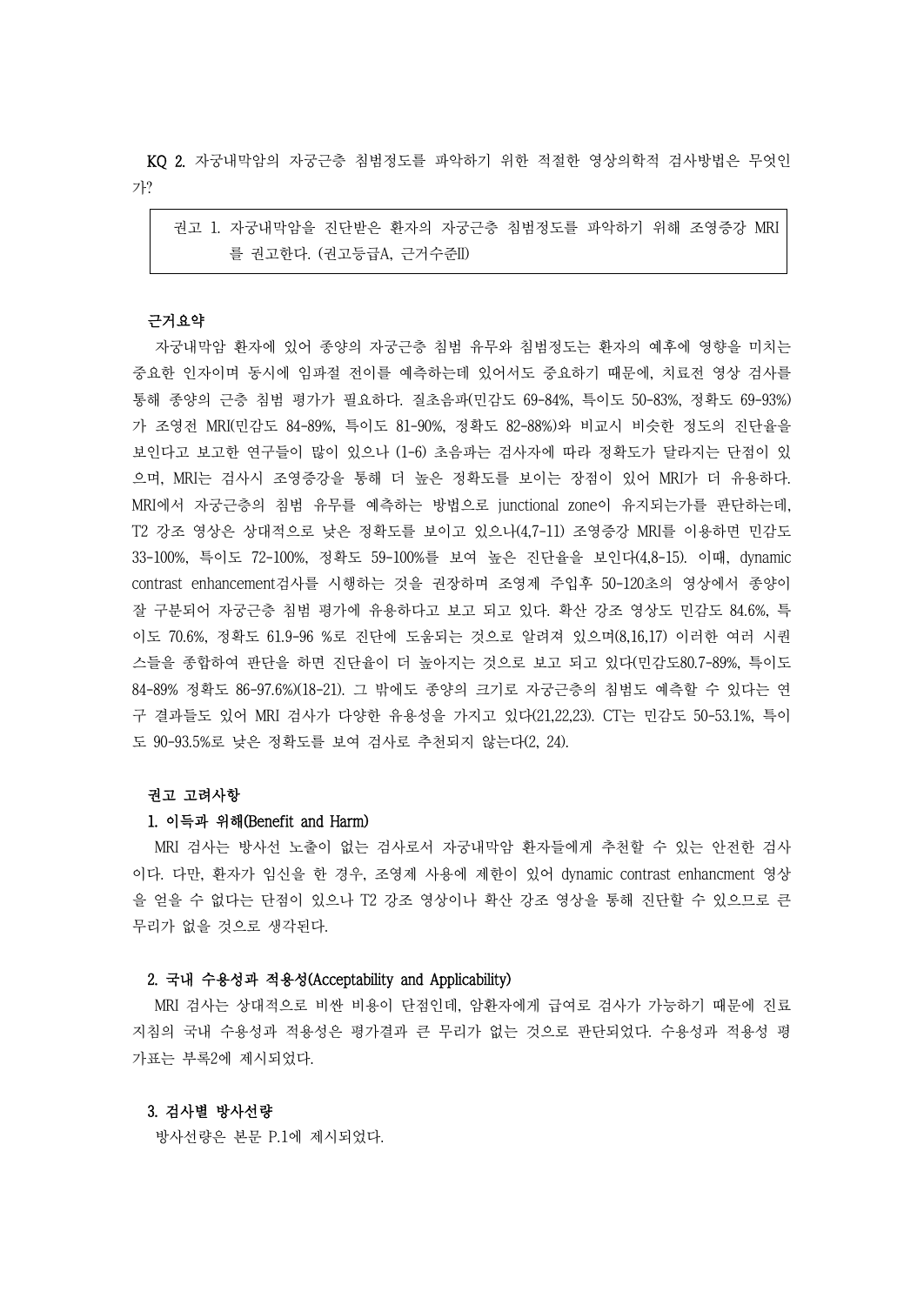# 참고문헌

1. DelMaschio A, Vanzulli A, Sironi S, et al. Estimating the depth of myometrial involvement by endometrial carcinoma: efficacy of transvaginal sonography vs MR imaging. AJR. 1993; 160(3):533-538.

2. Kim SH, Kim HD, Song YS, Kang SB, Lee HP. Detection of deep myometrial invasion in endometrial carcinoma: comparison of transvaginal ultrasound, CT, and MRI. J Comput Assist Tomogr. 1995; 19(5):766-772.

3. Arko D, Takac I. High frequency transvaginal ultrasonography in preoperative assessment of myometrial invasion in endometrial cancer. J Ultrasound Med. 2000; 19(9):639-643.

4. Yamashita Y, Mizutani H, Torashima M, et al. Assessment of myometrial invasion by endometrial carcinoma: transvaginal sonography vs contrastenhanced MR imaging. AJR.1993; 161(3):595-599.

5. Savelli L, Ceccarini M, Ludovisi M et al. Preoperative local staging of endometrial cancer: transvaginal sonography versus magnetic resonance imaging. Ultrasound Obstet Gynecol 2008; 31: 560–568.

6. Alcázar JL, Gastón B, Navarro B, et al. Transvaginal ultrasound versus magnetic resonance imaging for preoperative assessment of myometrial infiltration in patients with endometrial cancer: a systematic review and meta-analysis. J Gynecol Oncol. 2017 Nov;28(6):e86

7. Sala E, Wakely S, Senior E, Lomas D. MRI of malignant neoplasms of the uterine corpus and cervix. AJR. 2007; 188(6):1577-1587.

8. Rechichi G, Galimberti S, Signorelli M, Perego P, Valsecchi MG, Sironi S. Myometrial invasion in endometrial cancer: diagnostic performance of diffusion-weighted MR imaging at 1.5-T. Eur Radiol. 2010; 20(3):754-762.

9. Yamashita Y, Harada M, Sawada T et al. Normal uterus and FIGO stage I endometrial carcinoma: dynamic gadolinium-enhanced MR imaging. Radiology. 1993 Feb;186(2): 495-501.

10. Joja I, Asakawa M, Asakawa T et al. Endometrial carcinoma: dynamic MRI with turbo-FLASH technique. J Comput Assist Tomogr. 1996 Nov-Dec;20(6):878-87.

11. Sala E et al: Added value of dynamic contrast-enhanced magnetic resonance imaging in predicting advanced stage disease in patients with endometrial carcinoma. Int J Gynecol Cancer 19: 141-146, 2009.

12. Haldorsen IS, Salvesen HB. Staging of endometrial carcinomas with MRI using traditional and novel MRI techniques. Clin Radiol. 2012; 67(1):2-12.

13. Wu LM, Xu JR, Gu HY, Hua J, Haacke EM, Hu J. Predictive value of T2-weighted imaging and contrastenhanced MR imaging in assessing myometrial invasion in endometrial cancer: a pooled analysis of prospective studies. Eur Radiol. 2012.

14. Frei KA, Kinkel K, Bonel HM, Lu Y, Zaloudek C, Hricak H (2000) Prediction of deep myometrial invasion in patients with endometrial cancer: clinical utility of contrast-enhanced MR imaging — a meta-analysis and Bayesian analysis. Radiology 216:444–449.